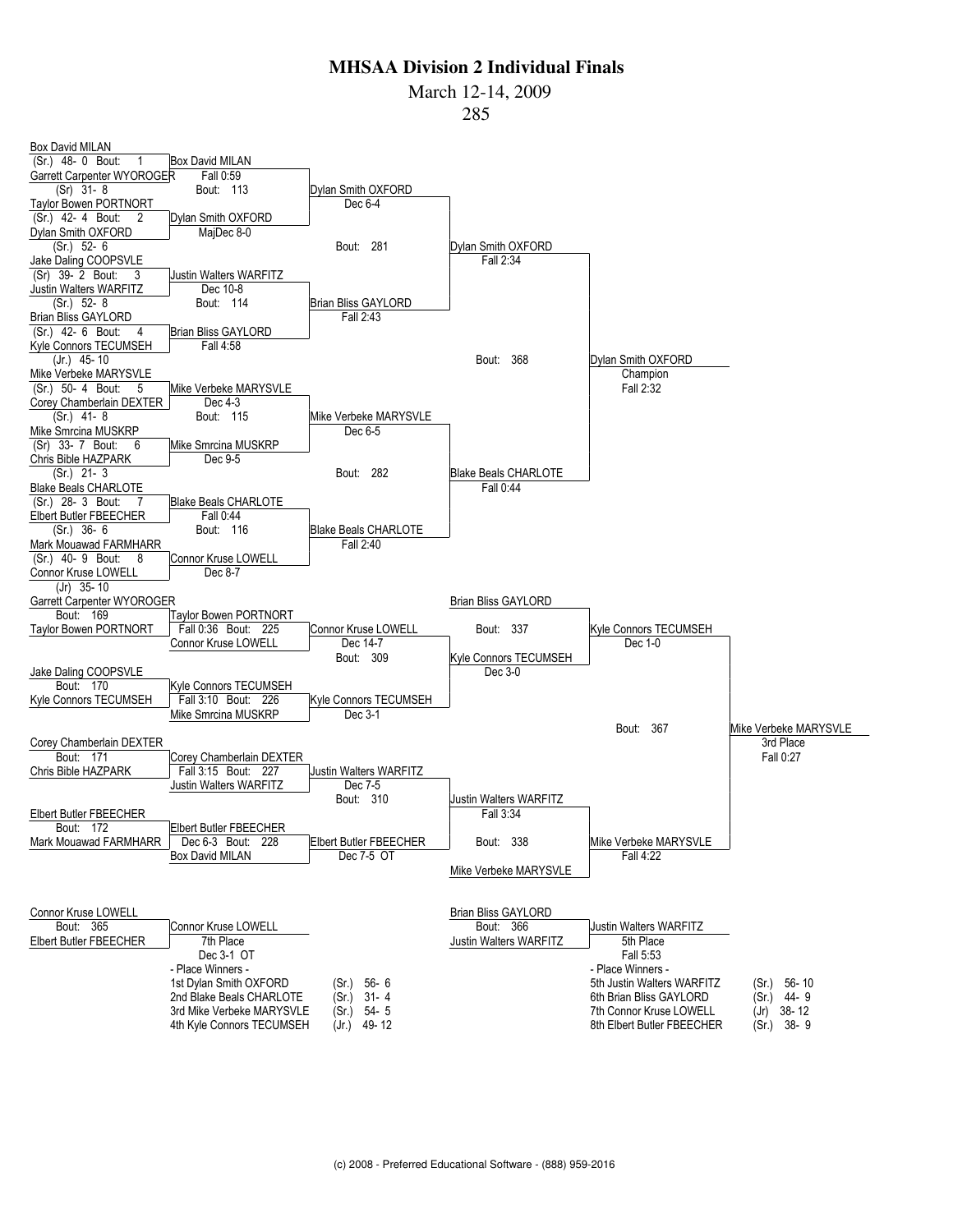#### March 12-14, 2009

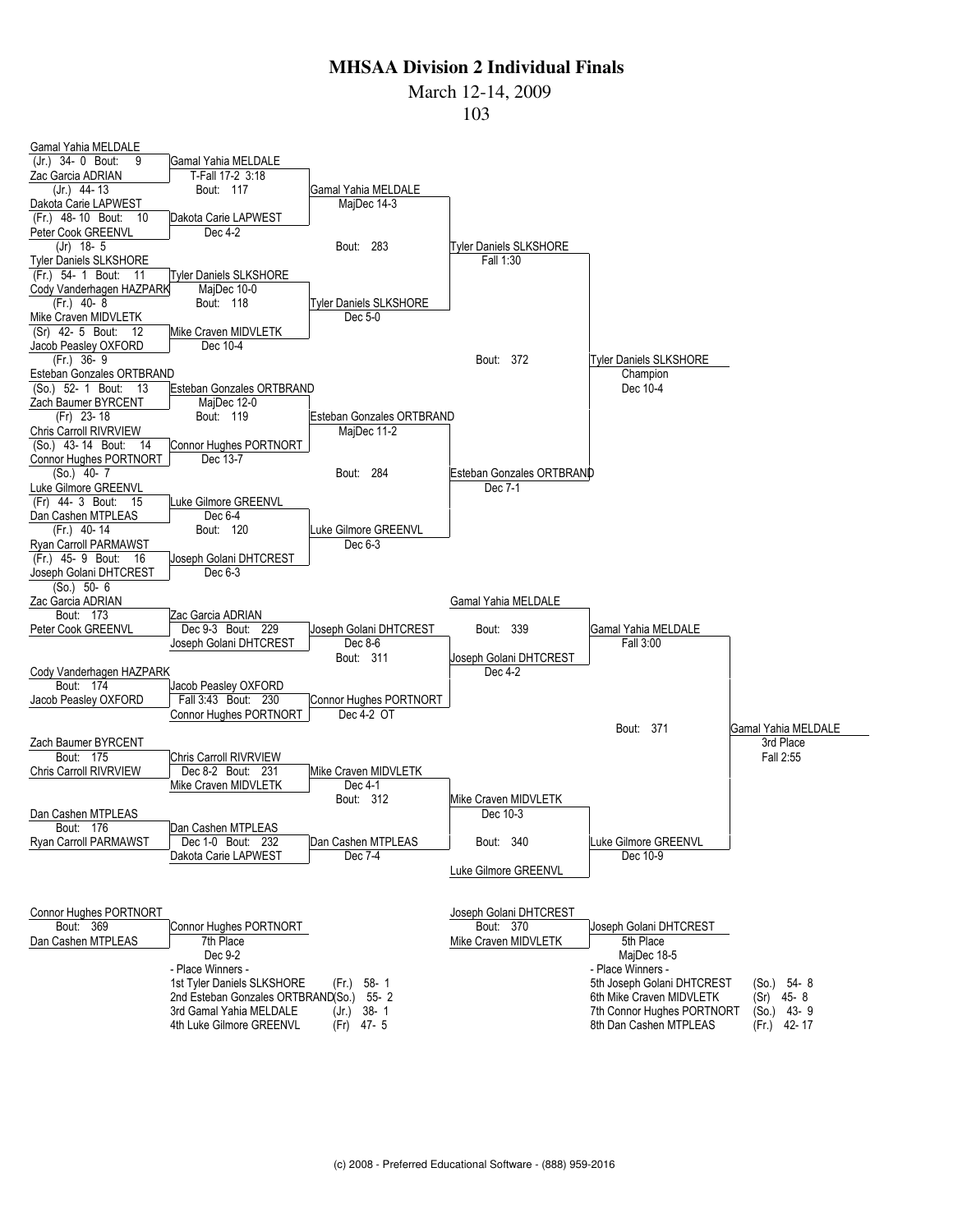March 12-14, 2009

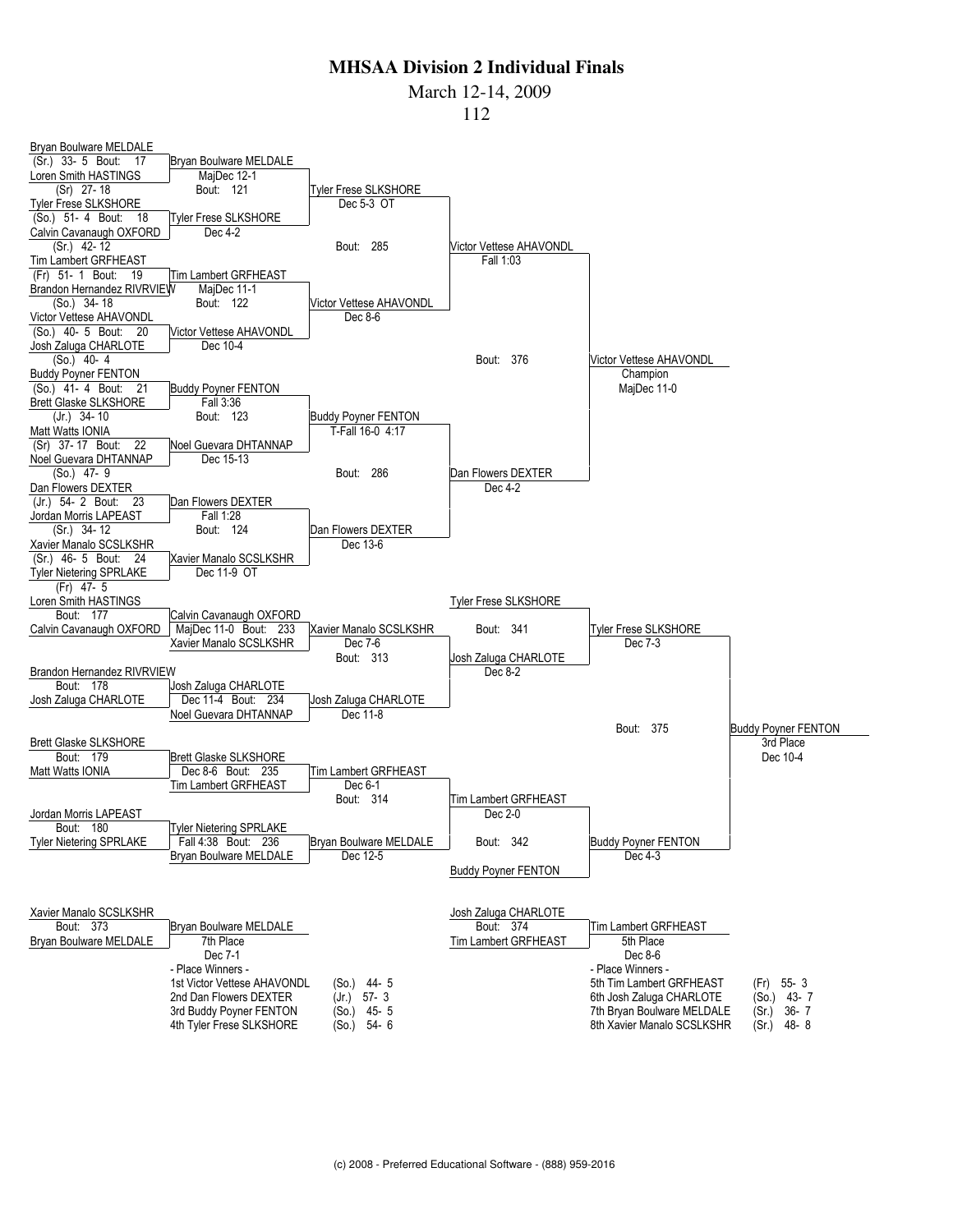#### March 12-14, 2009

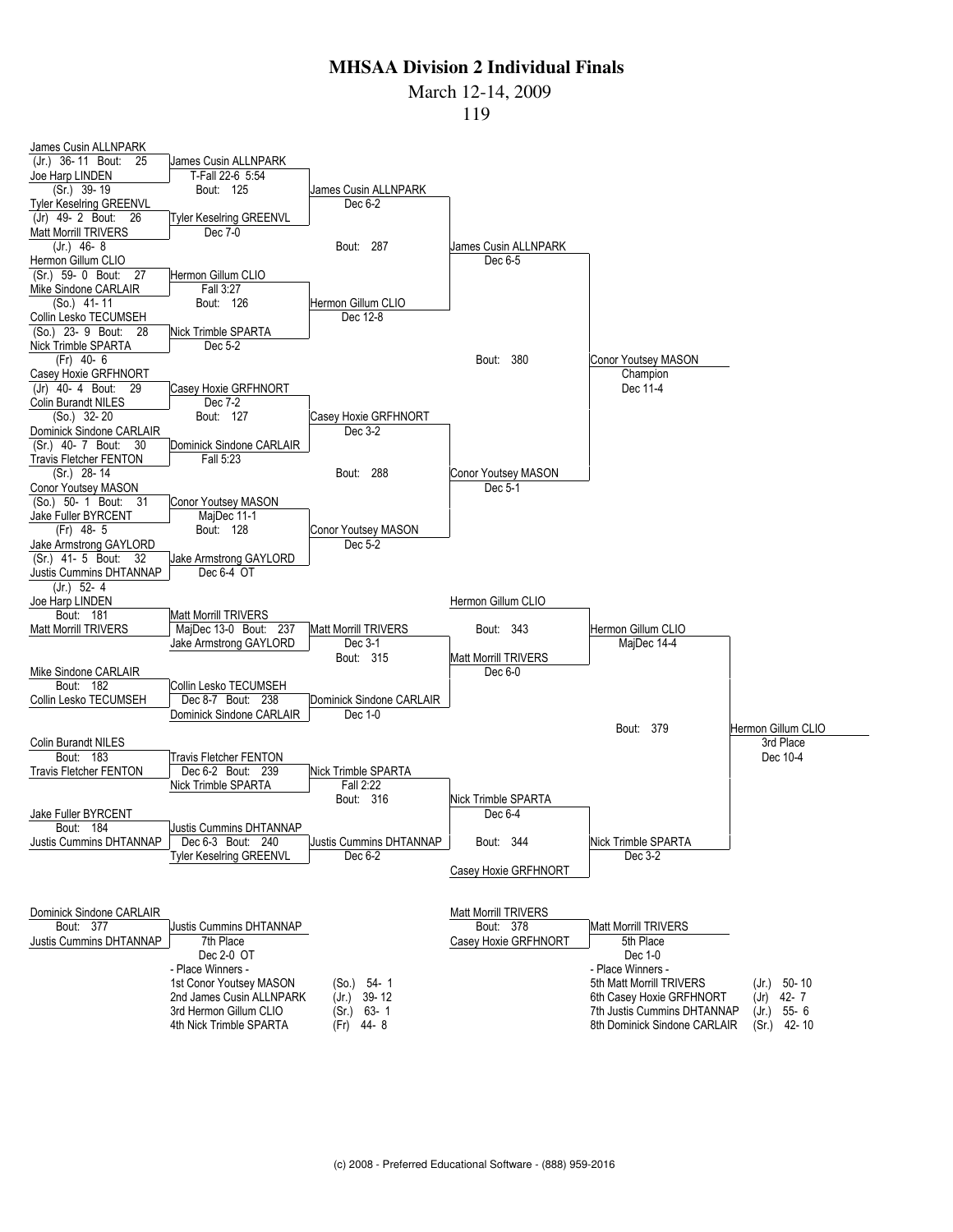March 12-14, 2009

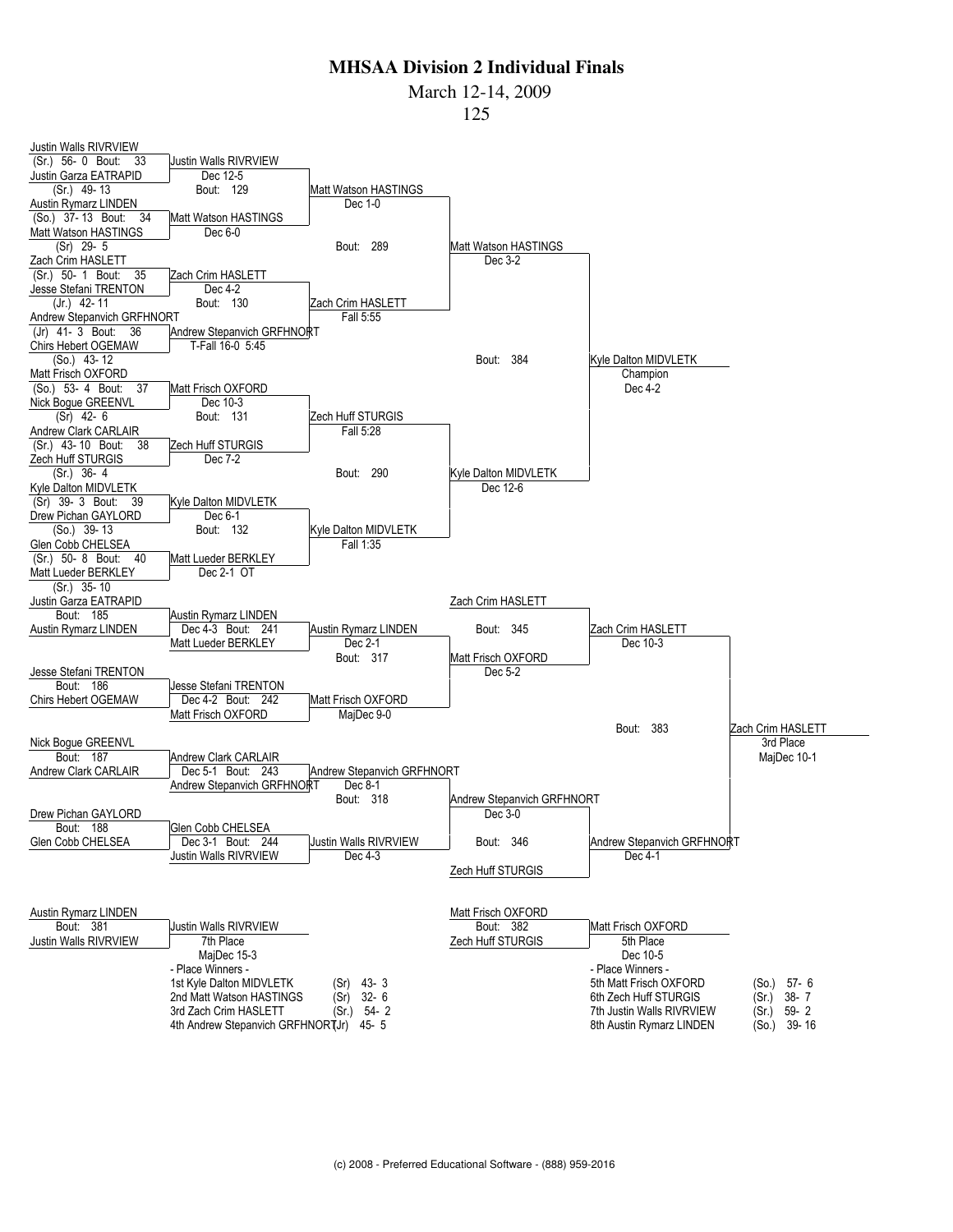March 12-14, 2009

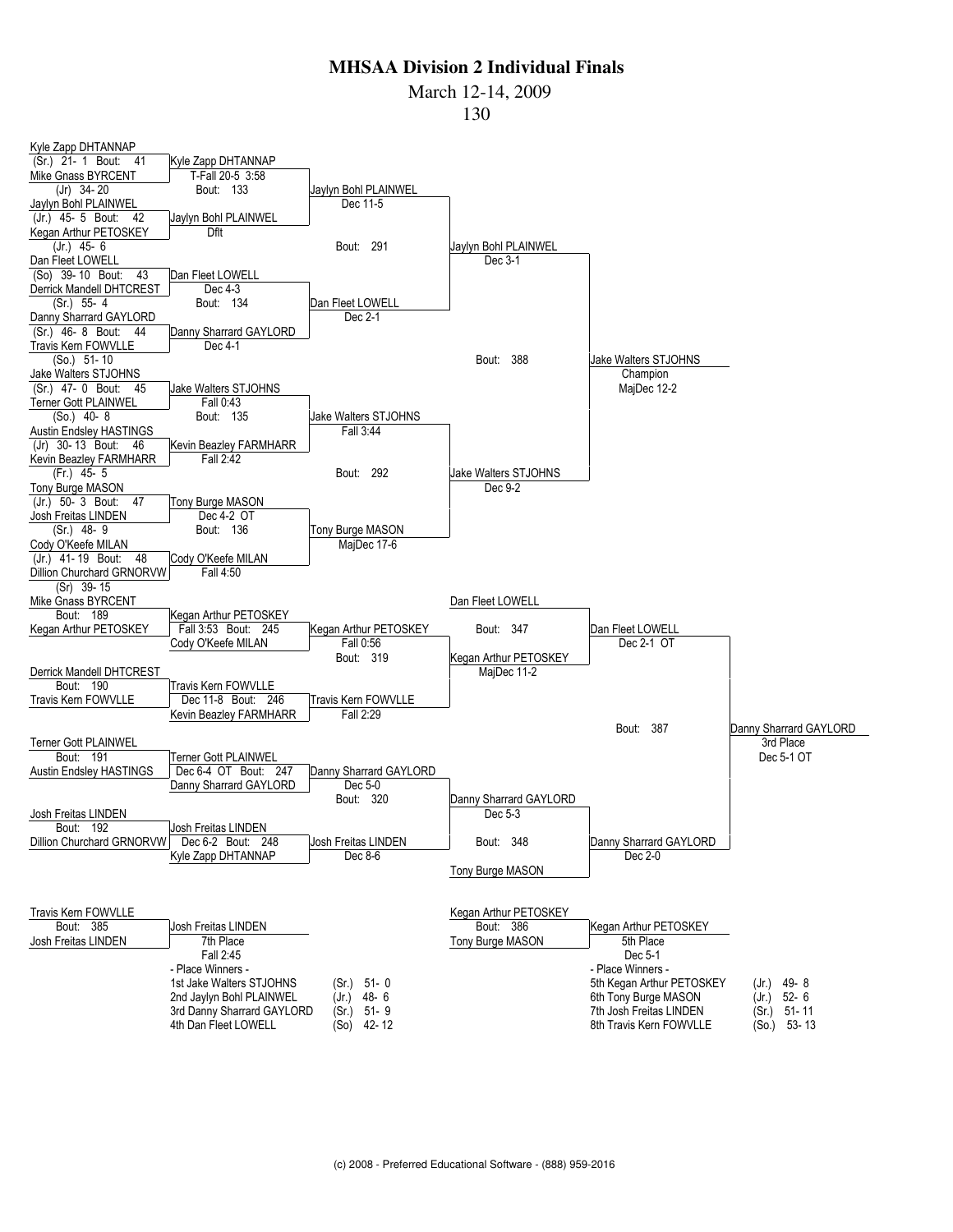March 12-14, 2009

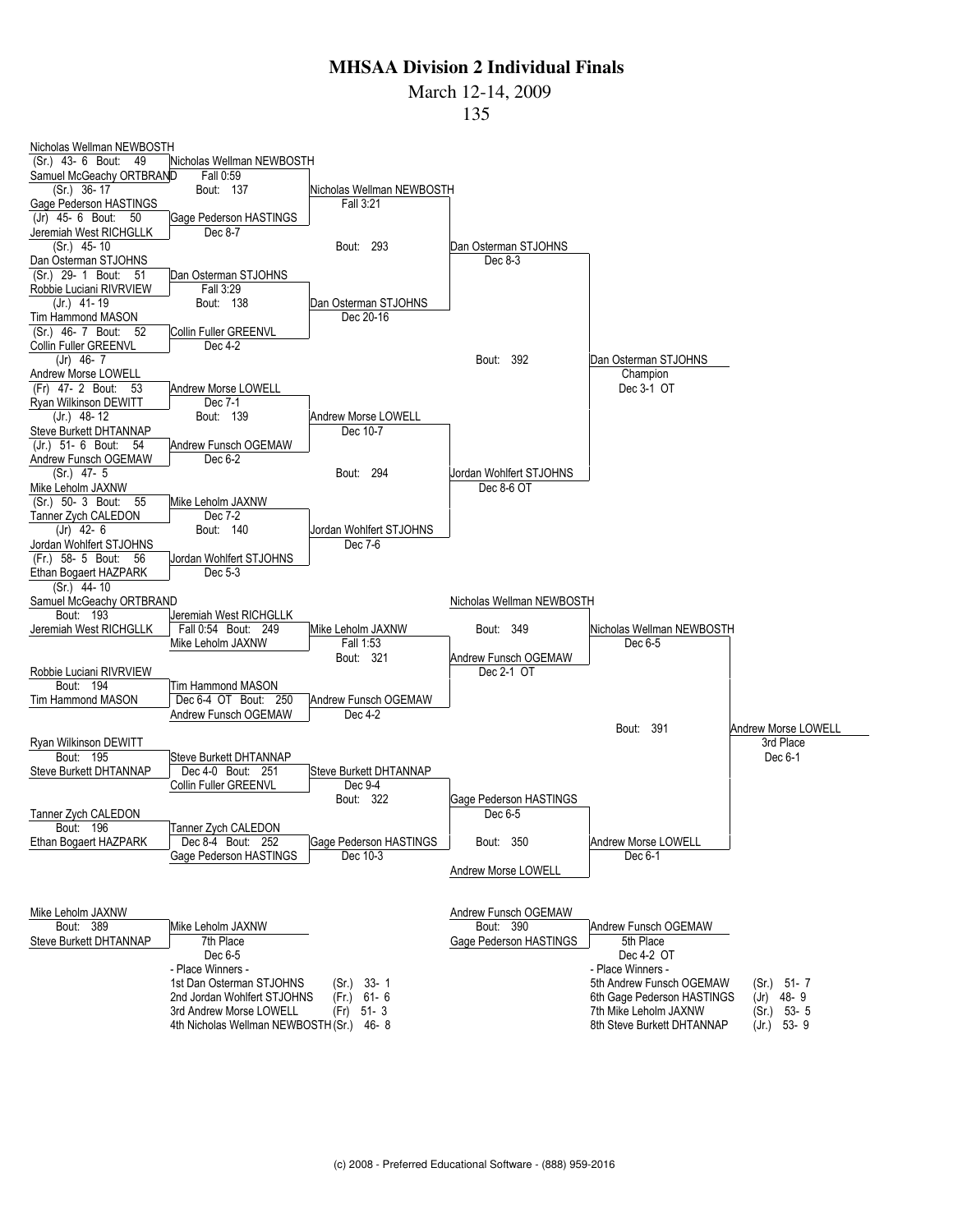March 12-14, 2009

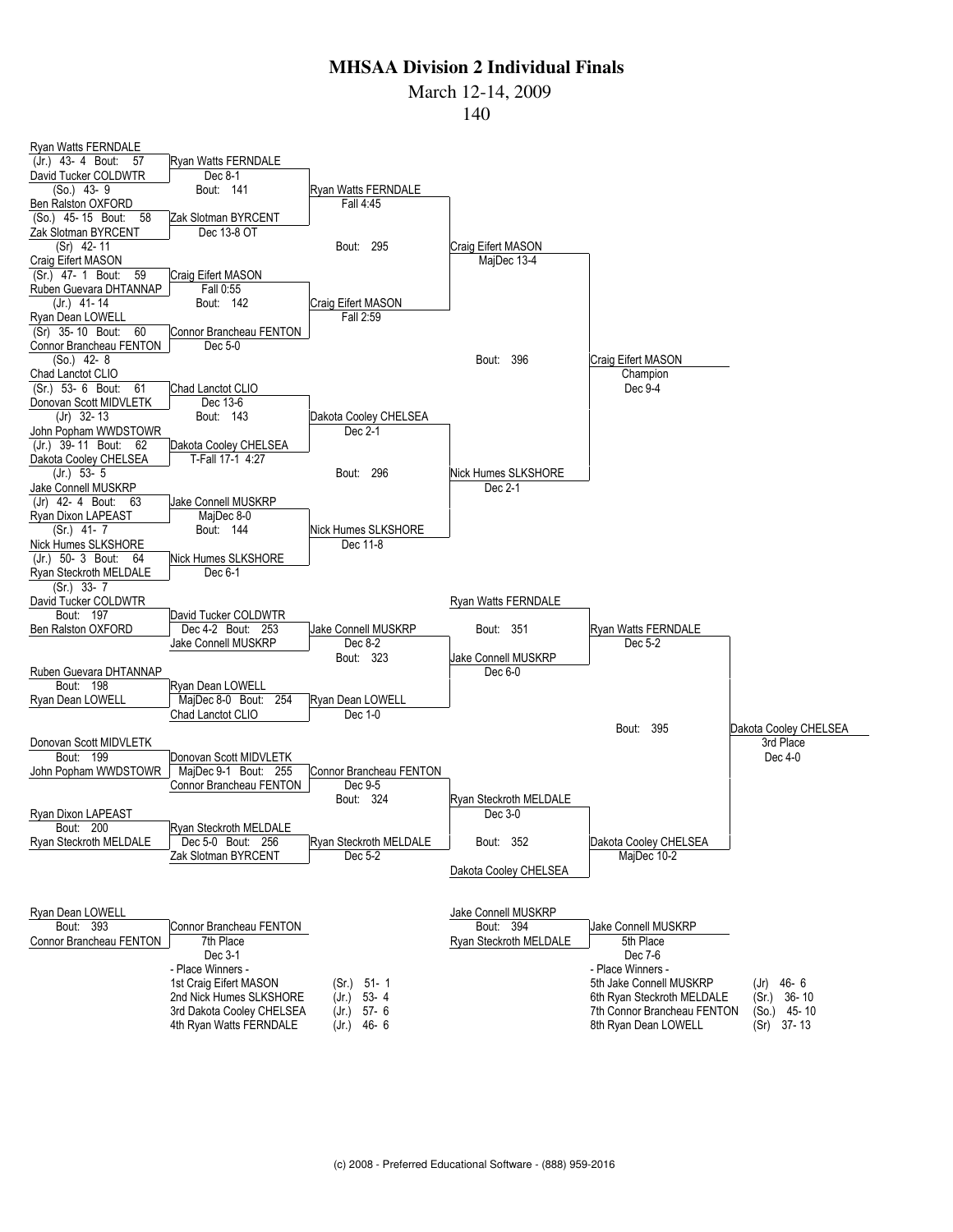March 12-14, 2009

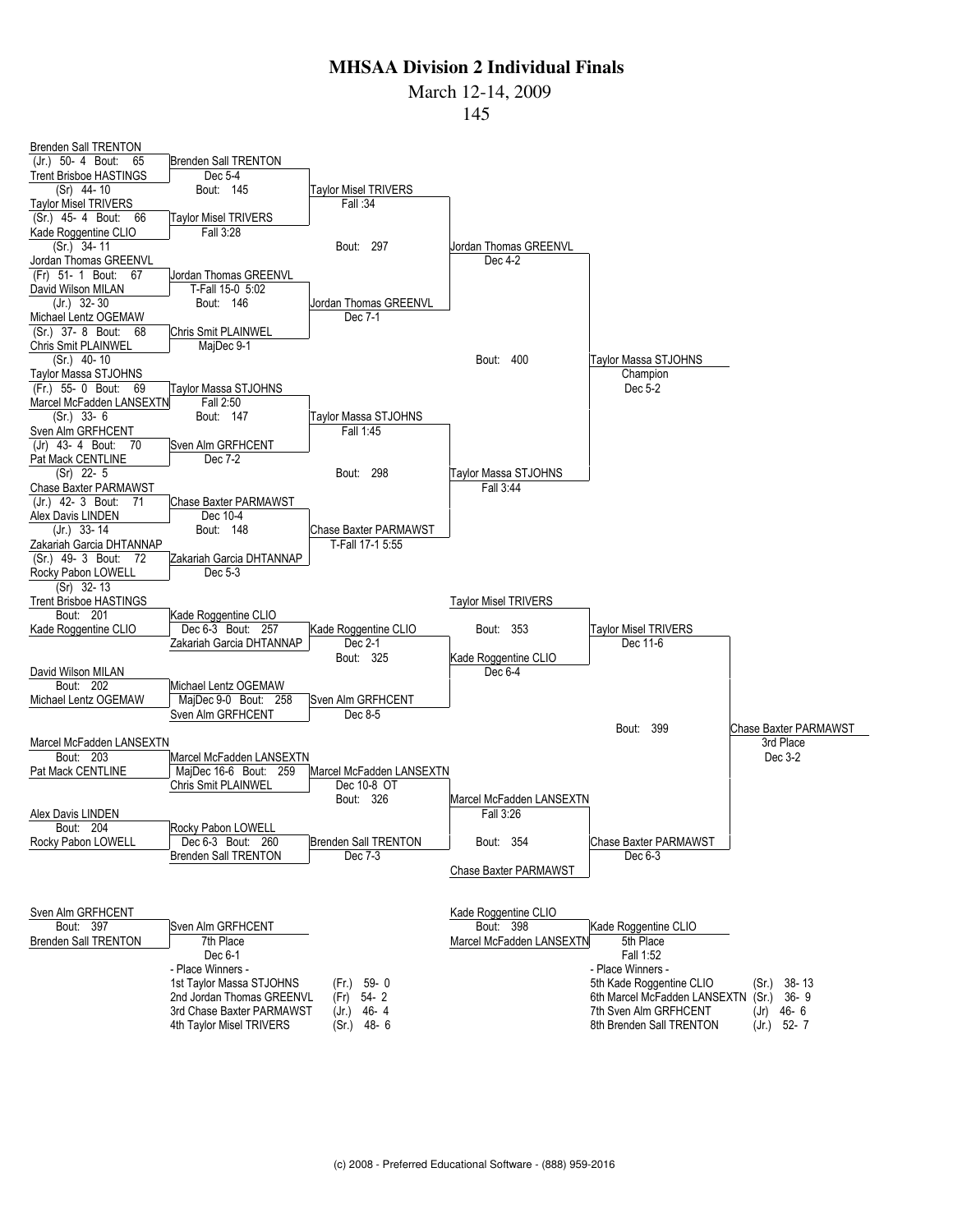March 12-14, 2009

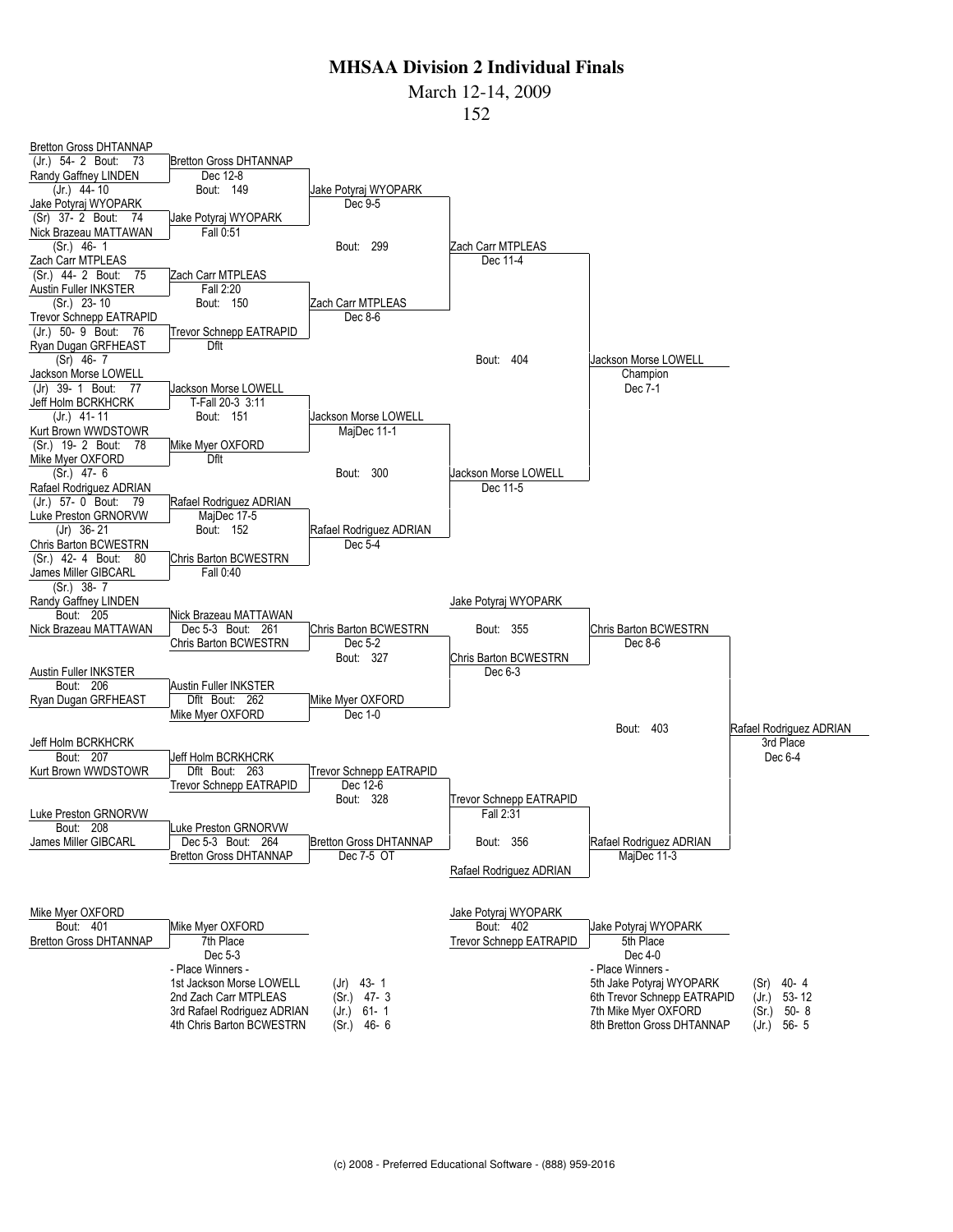March 12-14, 2009

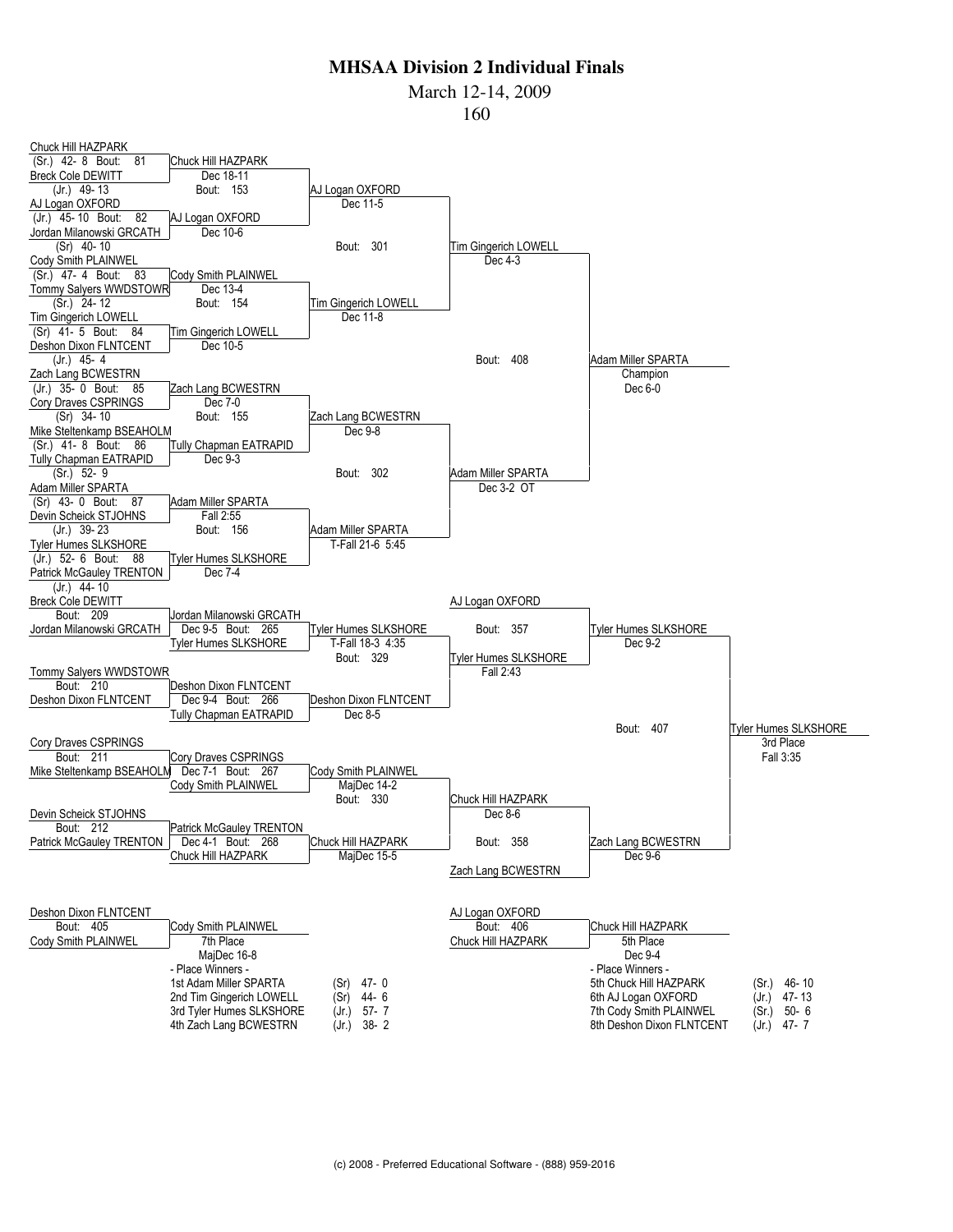March 12-14, 2009

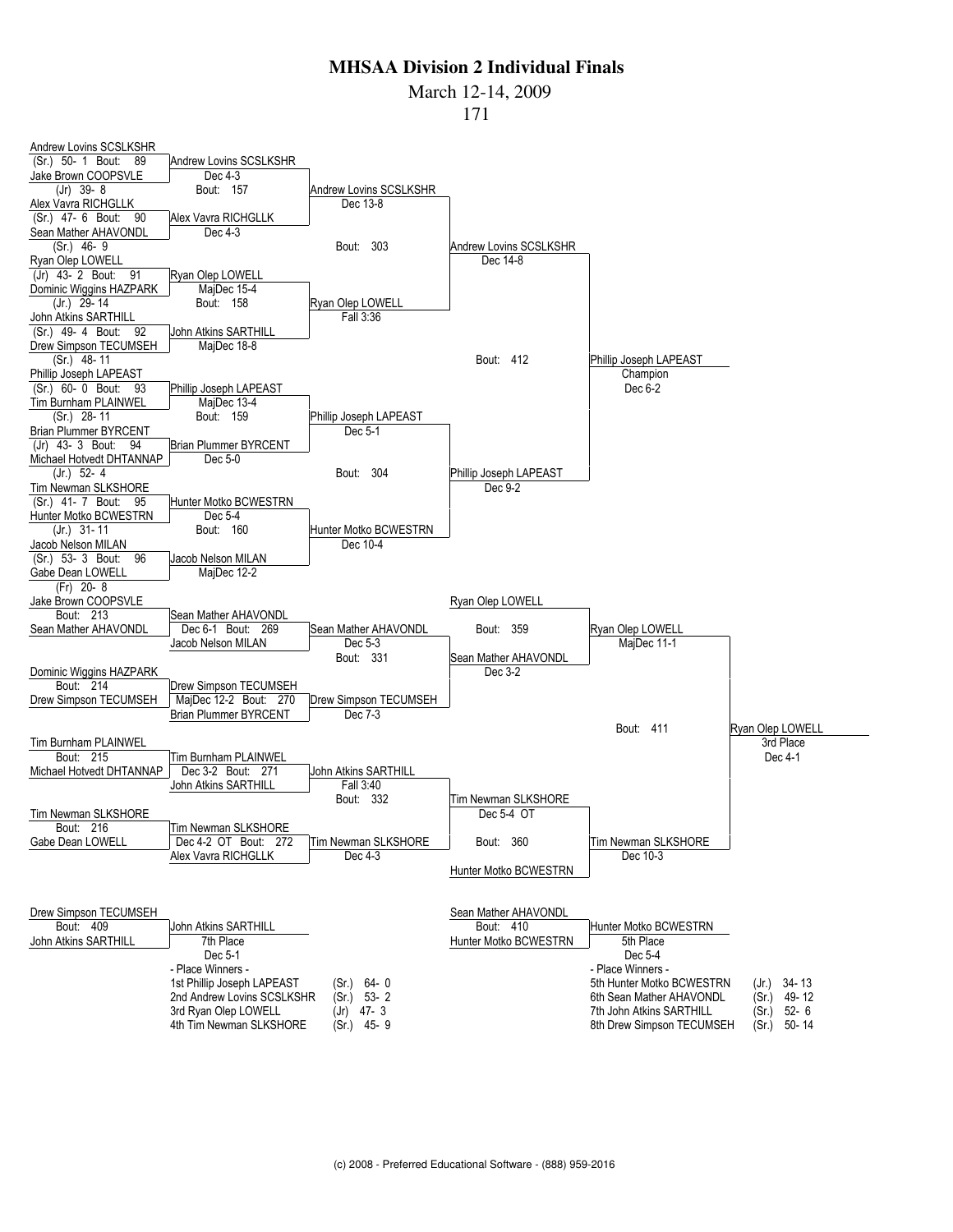#### March 12-14, 2009